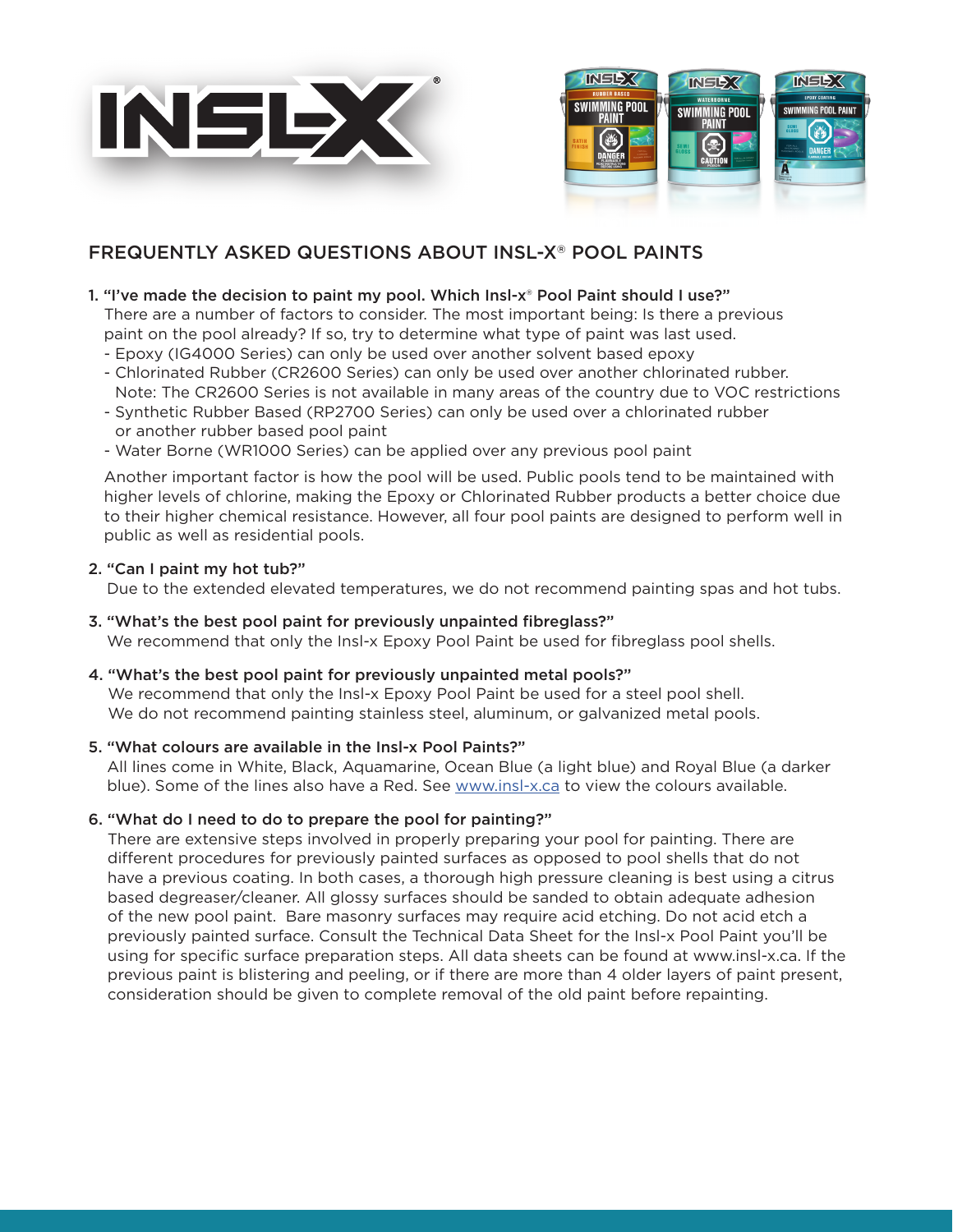## 7. "Why is abrasive sanding necessary?"

In order to assure excellent adhesion of the new paint to the old, some abrasion is necessary to create a slight profile. The degree of abrasion (grit size) is dependant on the type of paint being used and the type of paint you're going over. Remember, fully cured pool paints are hard & slick. However, sanding in between newly applied coats of pool paint is not required.

#### 8. "How many coats of paint should I apply?"

Always apply two coats of paint to ensure complete sealing of the substrate or the previous coating.

## 9. "How much paint will it take for two coats of Insl-x Pool Paint?"

First, calculate the total surface area in square metres (square feet) to be painted. Remember, this is not simply the length of the pool times the width. (Insl-x Technical Service can assist with making these calculations, if necessary.) Pool paint applied directly to a masonry substrate may require a spread rate of 23.2-27.9 sq. m. (250-300 sq. ft.) per 3.79L. Repaints and the second coats of two coat applications will require 32.5-37.2 sq. m. (350-400 sq. ft.) per 3.79L.

Example:  $A \ 9 \times 3$  m (30'  $\times$  10') rectangular shaped pool with an average depth of 1.5 m (5') will have about 67.8 sq. m. (730 sq. ft.) of paintable surface area. If a previous coating is present, each coat should take about 2 cans of 3.79L of pool paint or 4 total cans of 3.79L for two coats.

## 10. "Can I spray the Insl-x Pool Paint?"

Yes, any of the pool paints can be sprayed, rolled or brushed. If spraying, we recommend backrolling to ensure a consistent film build.

## 11. "How much time do I have to apply the Epoxy Pool Paint?"

The Insl-x Epoxy Pool Paint is a two-component material, requiring equal parts of a Base A component and a Part B activator. These components must be thoroughly stirred up and then combined and mixed with a mixing blade attached to a drill. Once mixed and allowed to "sweat in" for 30 minutes, you have about 6-8 hours of "pot life" at ambient temperatures in order to apply the epoxy before it starts to thicken and turn solid. So make sure to only mix up as much paint as can be applied in that time frame.

# 12. "The instructions say not to paint in direct sun. This is tough to avoid!"

Yes, we agree. The east wall of your pool can be painted in the morning while that wall casts a shadow and the west wall can be painted in the late afternoon. In the other areas of the pool, do the best you can. Always apply Insl-x Pool Paints in temperatures between 10 °C and 30 °C.

#### 13. "How long do I have to wait between coats?"

Assuming ambient temperatures (21-27 °C), the Epoxy and Water Borne Pool Paint can be recoated in approximately 4-6 hours. The Chlorinated Rubber Pool Paint and the Synthetic Rubber Based Pool Paint both require 24 hours before recoating.

# 14. "OK., the paint is on! When can I refill my pool?"

Be patient! Allow at least 7 days after the final applied coat before filling the pool with water. 10-14 days for indoor pools. Provide forced air flow by using fans to circulate air in the pool. This is especially important in the deep end of an indoor pool, where solvent vapours from the pool paint will collect and slow final curing.

# 15. "What if it rains within the 7 days?"

If this happens, pump the water out of the bottom of the pool as soon as you safely can. As long as the pool paint has at least a day to dry before getting hit by rain, it should be fine. Just don't let it sit under any water for any longer than necessary. Important: Do Not cover the pool with a tarp to protect it from the rain. This does more harm than good by trapping solvent in the paint and not allowing the paint to cure properly.